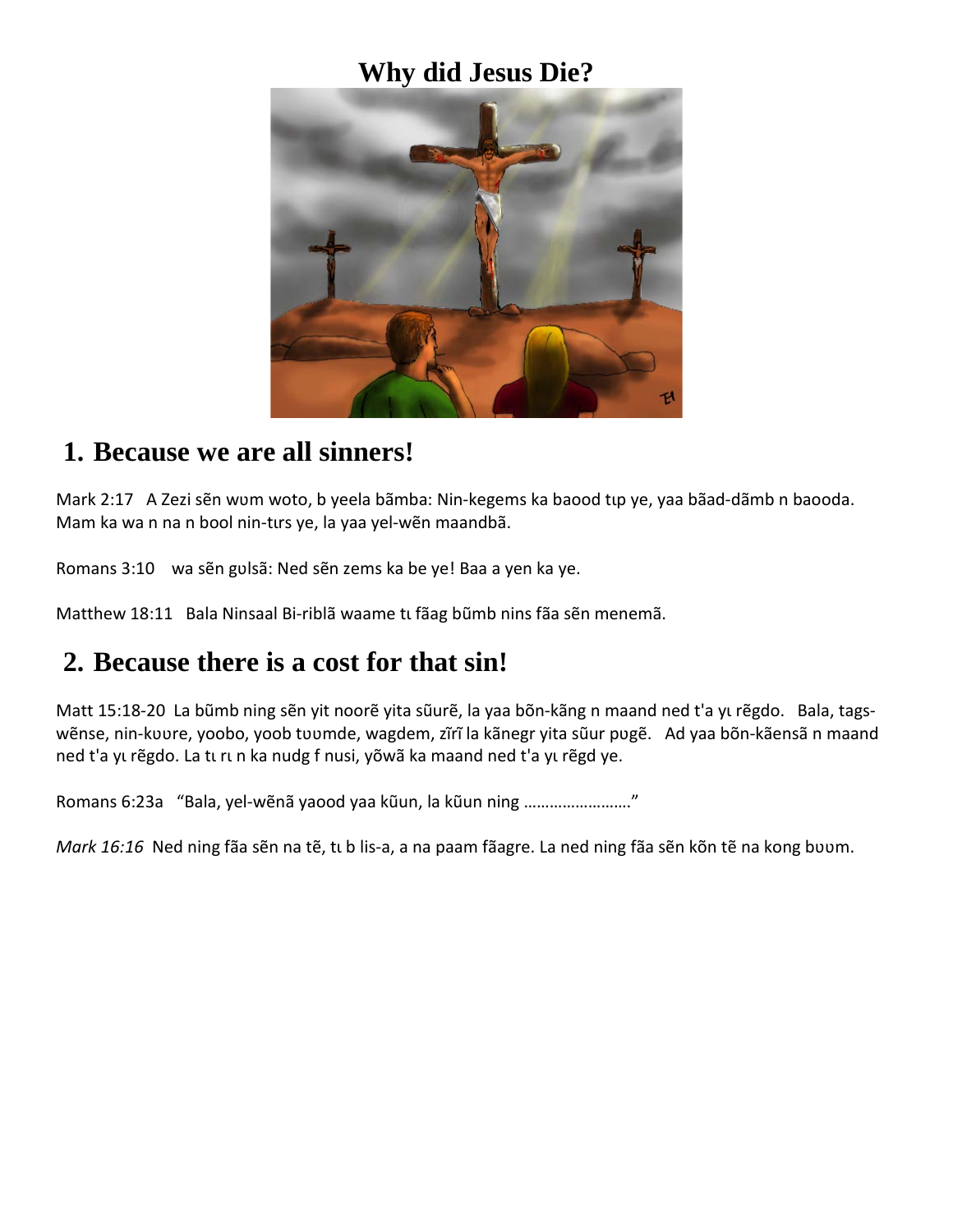

**There is a cost for sin!**

## **3. Because Jesus died and paid for our sins on the cross!**

Matthew 1:21 Yẽ na n doga bi-ribla, la fo na n puda a yuur t'a Zezi. Yaa bãmb n na n yols b nebã ne yel-wẽnã.

Romans 5:8 Wakat ning tõnd sẽn dag n ket n ya yel-wẽn maandba, Kirist kii tõnd yĩnga, la ne rẽnda, Wẽnnaam wilga b nonglem tõnd yĩnga.

John 3:16 Bala, Wẽnnaam nonga dũni wã hal wʊsgo, n kõ b Bi-ribl yen tãa wã, tɪ ned ning fãa sẽn na tẽ n bãmb kõn sãam ye, la a na paam vum sẽn kõn sa.

Matthew 18:11 Bala Ninsaal Bi-riblã waame tu fãag bũmb nins fãa sẽn menemã.

## **4. Salvation is a free gift, not by good works. You must take God's word for it, and trust Jesus alone!**

Acts 4:12 Fãagr ka be ne ned a to sã ka a Zezi ye. Tu bõe, Wẽnnaam ka kõ ned yuur a to ninsaalba suk dũniyã zug tī tõnd tõe n tũ m paam fãagr ye.

Ephesians 2:8-9 Sɩd me, yaa Wẽnnaam barkã yĩng la yãmb paam fãagr tẽeb yĩnga. Yãmb sẽn paam fãagrã, ka ne y mens pãng ye, yaa Wẽnnaam kũuni. Ka ne tuum ye, tu ned baa a yen da wa pẽg a meng ye.

Titus 3:5 bãmb fãaga tõndo, la ka tõnd sẽn tum tuum-tırs yĩng ye, la yaa bãmb mengã nimbãan-zoeer yĩng la b fãag tõndo, bãmb soo tõnd ne soob sẽn palemda, tī Sug-sõng tũnug rẽnda n kõ tõnd rogem paalga la vīpaalga.

# **5. We must put our faith and trust in Christ alone!**

Mark 9:23 A Zezi yeela yẽ yaa: Yãmb sã n tõe? Ned ning fãa sẽn tẽed tõee bũmb fãa.

Mark 1:15 Wakat taame, la Wẽnnaam soolem kolgame. Tek-y yam n bas y yel-wẽna la y tẽ koe-noogã.